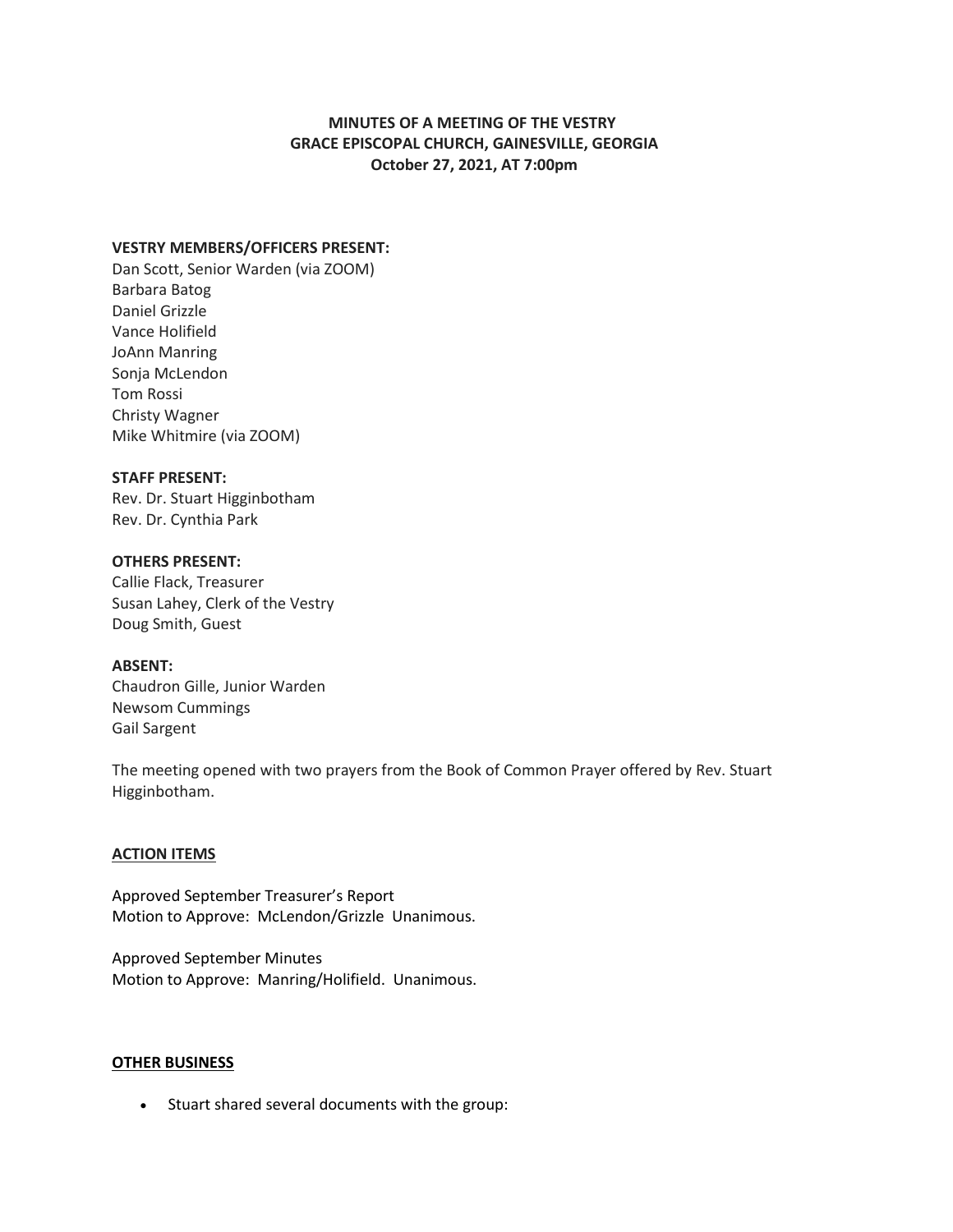- 1. Initial 2022 Vestry Visioning Discussion centered around:
	- a) The survey being made available to all homes by November 7. The working group of Chaudron Gille, Cheryl Kelley, Sonja McLendon and David Westfall will compile the results. The next step will be to form an Imagination/Embodiment Group of 24 individuals. The efforts of this group will be shared with the entire community during Lent/Easter.
	- b) Ministry Cluster Framework : "How are we being called to prayerfully and faithfully nurture the formation of this Christian community at this point in our common life?"
	- c) Bicentennial Capital Campaign: needs to be re-evaluated after survey and cluster groups
	- d) The School for Christian Practice centered around the focus areas of Biblical proficiency, Stages of Faith & Development, Practices & Prayer and Sacramental Ethics & Christian Virtues.
- 2. Two articles from *The Wall Street Journal:* "Are Internet Services as Good as Church?" and "For Young People, A Church Disconnect."
- 3. An essay from *The Atlantic*: "My Church Doesn't Know What to Do Anymore," written by the rector of St. David's Episcopal Church in Richmond, Virginia.
- Reba Page has contacted 3 payroll processing companies and has narrowed the choice down to a combination of ADP and Church Pension. Each company wants a decision by November 15 so that the chosen company can have things in place by January 1, 2022.
- Mike Whitmire announced that the call campaign for stewardship will begin on November 8; he would like to have everyone contacted by November 15.
- Dan Scott and Kevin Boyd have a list of 179 20-49 year olds in the parish database; they want to invite them to a social from 6:00 to 9:00PM on November 19 at the Scotts' house for the purpose of engaging this demographic, asking for stewardship support and to announce a class on "What is Meaning?" There will be an alternative gathering after church on Sunday, November 21; it will be a luncheon at which families are welcome. Dan will check with Chancellor Jason Voyles to make sure that all church protocols are followed at these events.
- Stuart plans to send an email on October 28 announcing that we are getting close to the 5% benchmark for COVID cases in Hall County. As a result, Brenau will resume serving buffet style dinners on Wednesday nights; parishioners have an option to pack take-home meals if they prefer.
- The COG teachers as well as Sunday School teachers will be evaluating with the Formation team to decide how best to approach masks, given that some children (ages 5 to 12) will soon be able to get the vaccine.
- Children of Grace preschool will have Brenau University President Dr. Anne Skleder read *Amy Wu and the Patchwork Dragon* in celebration of Read for the Record on Thursday, October 28. This event brings young children throughout the globe together to read the same book on the same day.